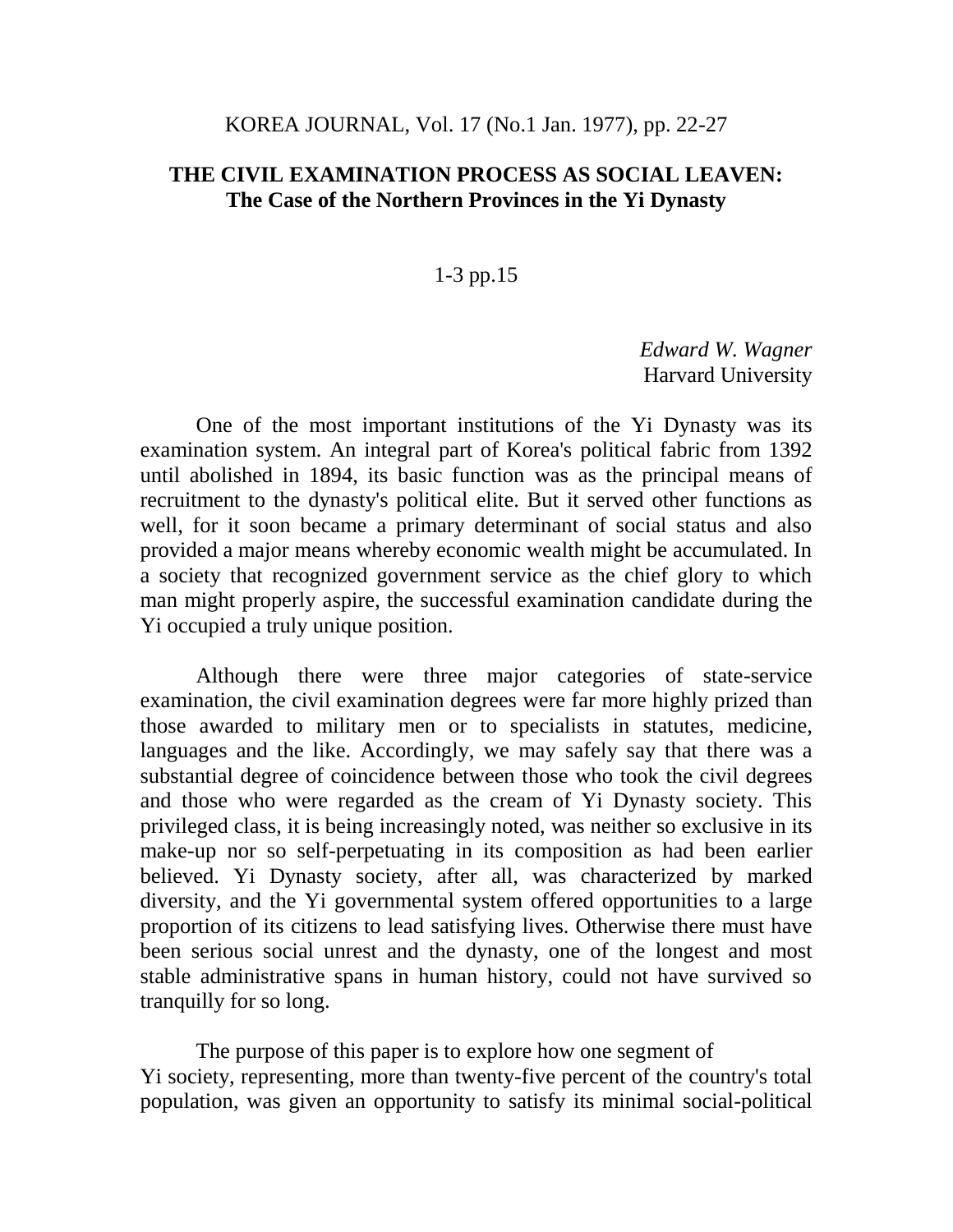aspirations through access to the civil examination process. I refer to those Koreans of the Yi Dynasty who lived in the three northern provinces of Hwanghae, P'yŏngan, and Hamgyŏng. Although it is popular wisdom that inhabitants of the northern half of the country were discriminated against in the examination process **–** and thus that there were no real *yangban* in the north, this paper will argue a contrary view. Admittedly there was substantial discrimination in giving northerners access to higher political office, but it can be demonstrated that by the end of the dynasty they had become proportionately more successful in passing the civil examinations than were their southern compatriots.

It has become possible only recently to attempt to analyze the local place of residence of successful candidates for the higher civil service examination (*munkwa*) degree in the Yi Dynasty. Owing to the tireless and innovative research of Professor Song June-ho of Chŏnbuk National University, we now know the county or city of residence of all but a few of the nearly 9,000 successful candidates from 1650 until the traditional examination system was abolished in 1894. Specifically, residence is available for over 96% of candidates between 1650 and 1673 and for all but four or five candidates among the more than 8,200 who received degrees from 1675, the first year of King Sukchong, until 1894.

Before 1650, unfortunately, the residence data remains incomplete and irregularly available, the more so the further back in time one goes. Ultimately much of the data now missing can be found or surmised, but some of it – particularly the for less than one out of ten among 2,000 passers from the Yi Dynasty's first examination in 1393 to 1510 can be routinely determined. From 1510 the availability of residence data rises sharply, to over half, at which level it generally remains until after the Japanese invasions of 1592-1598. (Hideyoshi's aggression, of course, is an important reason why many records are missing for the first two hundred years of the Yi Dynasty.)

From about 1600 to 1650, then the percentage of known residences is about 75%. The question of civil examination candidates from the three northern provinces must be set in this framework of data availability.

Among 1,913 successful higher civil service examination candidates from 1392-1499, the first century or so of the Yi Dynasty, only 7 are known to have resided in the north. Further investigation undoubtedly will reveal more, but almost certainly the number will remain small, less then 5% of the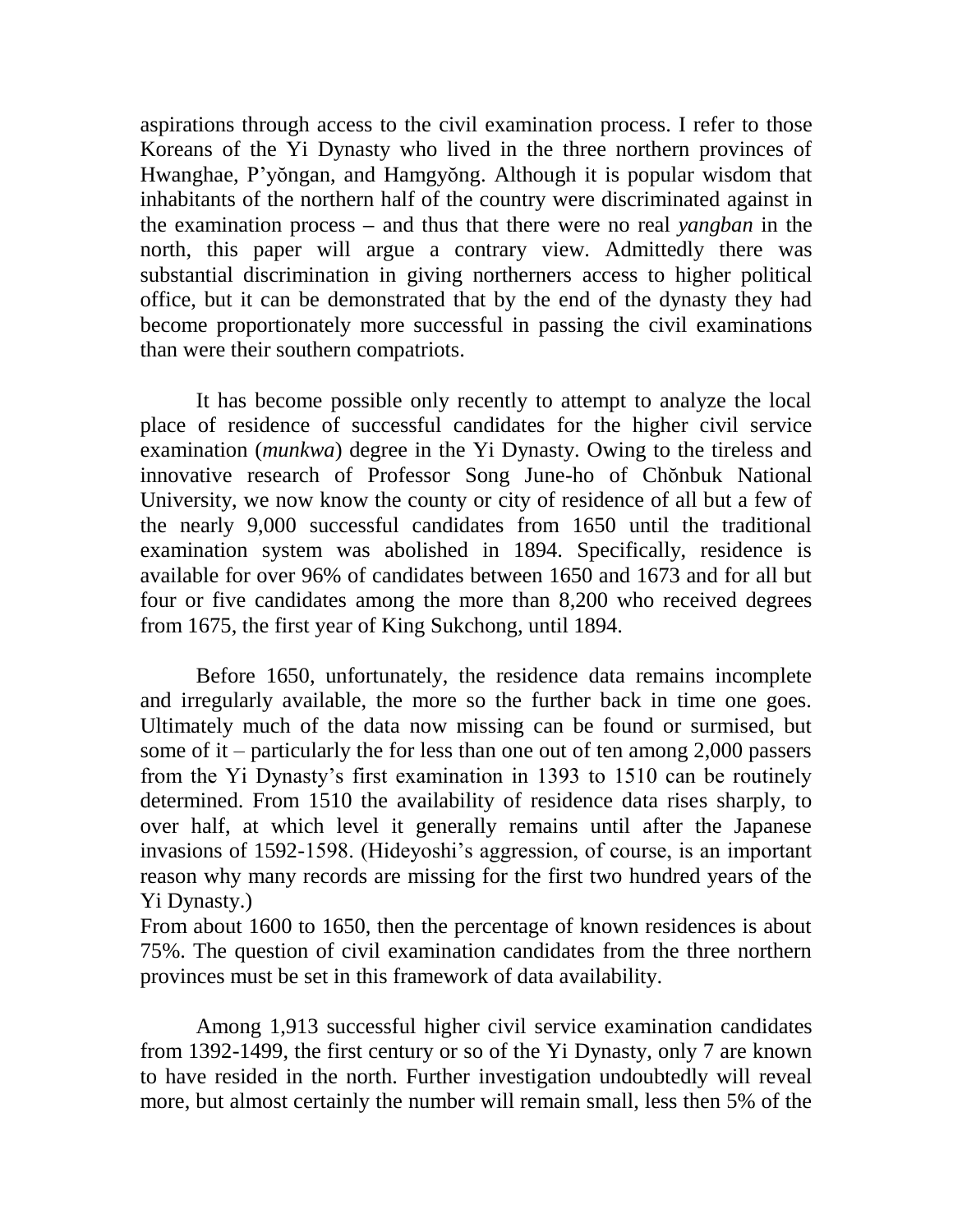total I should think. Between 1500-1599 only 36 among nearly 2,400 are indicated as northern residents, still only 3 or 4% of those whose residences are known. For the  $17<sup>th</sup>$  century the number is 185 (7.5%), but in the 18th century almost 14% of successful candidates resided in the northern provinces and in the 19th century

15.40%. During Kojong's reign, in the last thirty years during which the examinations were held, the percentage is 22.8%, close to one of every four successful candidates.

Before proceeding to an analysis of this phenomenon of steady, even dramatic increase in the number of northern civil examination candidates, it would be well examine the growth of the population in general in that part of Korea during the five hundred years of the Yi Dynasty. Much of the northern border region, the land along the Yalu and Tumen rivers, had scarcely come under Korean control by 1392, and strong efforts were made in the first decades of the new dynasty to promote the settlement of these more remote areas. But surviving population records are too meager for indicating increases that would have occurred as a result of border settlement policies. Records in 1397 and 1423 both indicate that fully a third of the Korean people lived in the north, and yet two 17th century censuses (1640 and 1648) show only about 20%. The 1717 census has the figure back up to nearly 30% and thereafter, in three other  $18<sup>th</sup>$  century censuses, it is a steady one-third. Population growth patterns in the  $19<sup>th</sup>$  century, however, favored the southern provinces, and at dynasty's end it appears that the correct proportion of Koreans living in the three northern provinces was about one in four, 25%.

It is apparent, then, that by the end of the Yi Dynasty the percentage of northerners who were successful in the civil examinations came to essentially equal their proportion of the total population. And when allowance is made for the fact that residents of the capital city, Seoul, and its immediate environs accounted for perhaps half of the total number of successful candidates, it may be suggested that northern residents did better than any other part of the country. In that perspective, the total of 1,281 northern residents among 7,410 total passers after the year 1700 becomes not one in six but fully one in three, and the  $20\%$  figure for the  $19<sup>th</sup>$  century is tantamount to two in five non-Seoul candidates. More significantly, the ongoing northern success in the civil examinations was a rising tide: P'yŏngan province's gain, for example, meant a corresponding loss in the southern provinces. The early Yi Dynasty's apparently discriminatory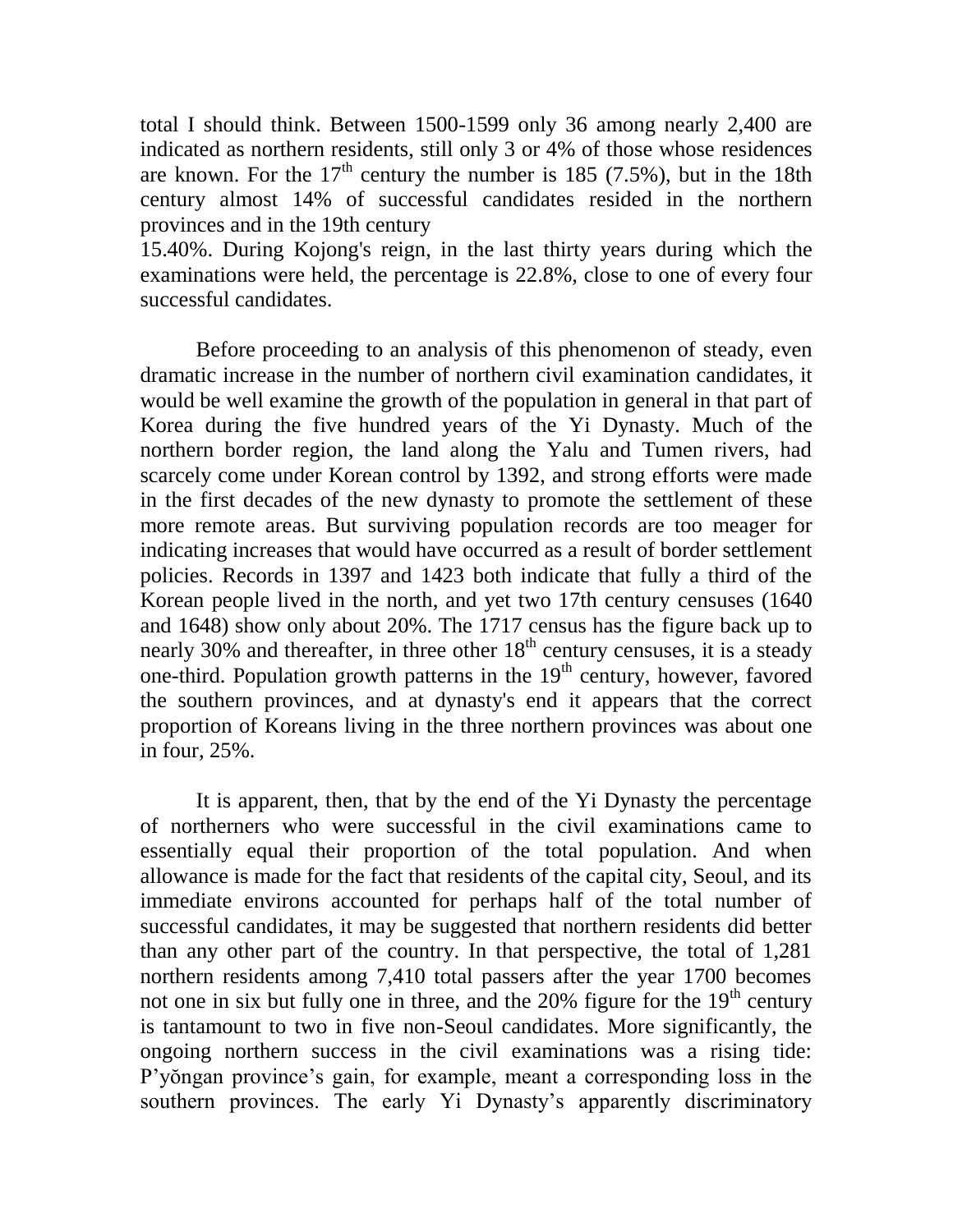preference for southern candidates had disappeared and, in a startling reversal, the northern candidates came to out-perform their southern countrymen.

What were the forces that produced this phenomenon and what is its meaning for the social and political history of the Yi Dynasty? And what is the legacy that this phenomenon has left for Korea today? Research in its present stage can only suggest the bare outlines of answers to these questions and perhaps point the way for future inquiry. But if this phenomenon is to be understood its anatomy must be further laid bare.

A closer look at the distribution of successful candidates among and within the northern provinces is instructive. Among the three provinces, first of all, Hwanghae (surprisingly, it seemed to me) had the worst passers-topopulation ratio: it produced 11.5% of the north' 5 successful candidates from 22.2% of the population. (This and other population percentages given below are based on the 1789 census.) Hamgyŏng province had a somewhat better record, showing 19.3% of the passers with 27.2% of the population. P'yŏngan province, on the other hand, with just over half the north' s population, boasted just under 70% of those who earned degrees.

Even more noticeable are the disproportionately heavy concentrations of candidates found within each of the three northern provinces. In Hwanghae, Haeju and P'yŏngsan supplied 43% of the passers although their populations comprised under 18% of the provincial total. In Hamgyŏng province Hamhŭng and Anbyŏn contributed nearly half of the successful candidates (47.6%), while their combined population was only 14.7% of the provincial total. In P'yŏngan province the aspect of concentration was in one sense less marked but in another way it was dramatically more pronounced. The two leading producers of successful candidates were Chŏngju and P'yŏngyang, with 38.4% of the province's total of 1,044, whereas their populations were only 12.2% of the province's total. It was not the city of P'yŏngyangt however, but the town of Chŏngju just north of the Ch'ŏngch'ŏn river in North P'yŏngan province that supplied by far the largest number of successful civil examination candidates in all of the northern half of Korea. An incredible 282 of these envied men resided in Chŏngju, constituting 27% of the P' yŏngan total and 18.7% of the overall northern total. This was achieved, moreover, with less than 4% of the P'yŏngan population and, less than 2% of the total northern population. The second-place city of P'yŏngyang can claim credit for only 119 passers, hardly more than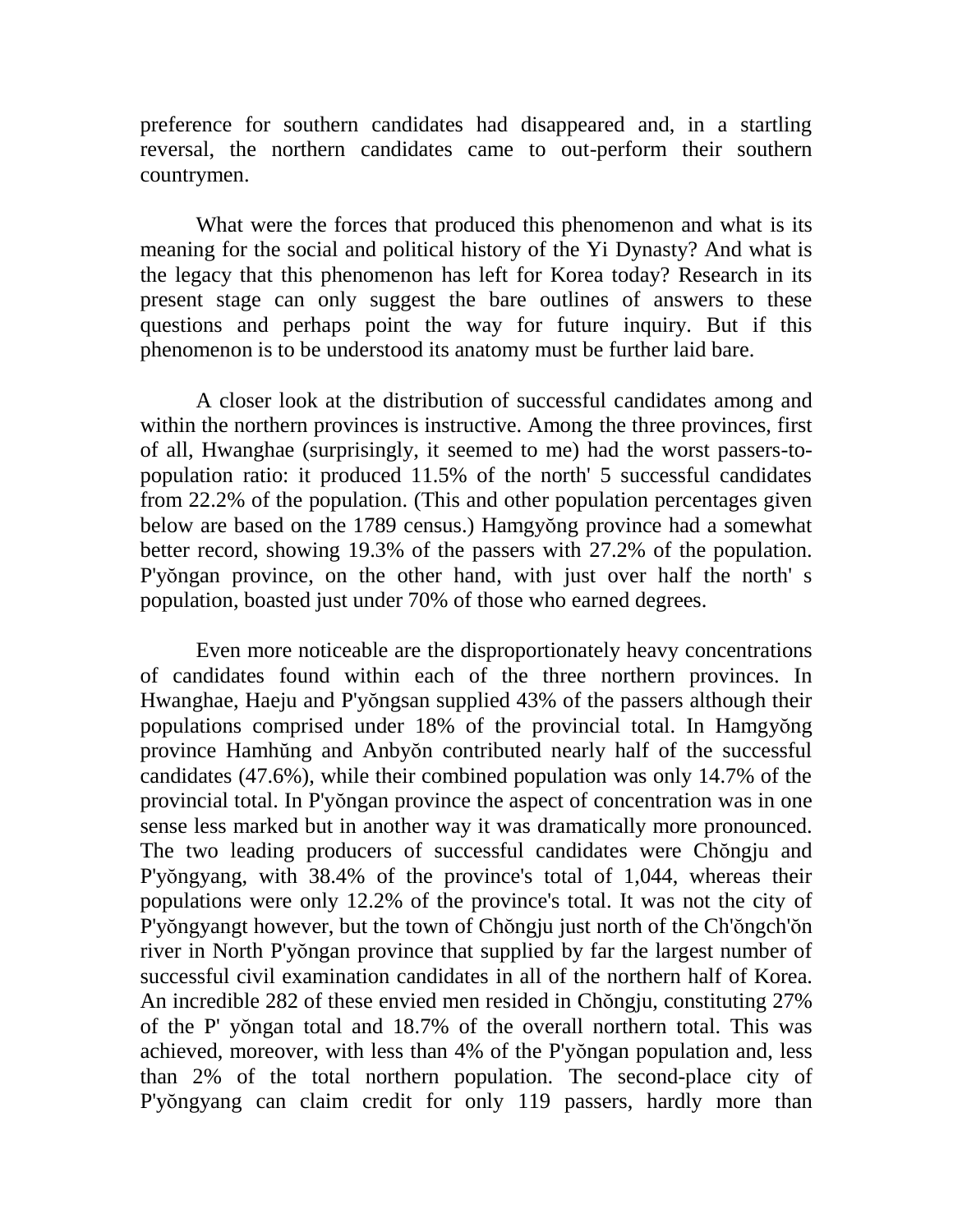Hamhŭng's 110. In rather sharp contrast, those two major northern cities held 7% of the northern population while supplying 15.2% of the overall northern total of successful candidates.

In a general sense one expects the concentrations of successful candidates in the north to be where they are actually found. In Hamgyŏng province they were concentrated in the major coastal cities and towns, while those in P'yŏngan are found most heavily in, the crescent-shaped area ringin5 the west Korea Bay and centered on the mouth of the Ch'ŏngch'ŏn river. In these areas a fruitful agriculture, a bountiful ocean and thriving commerce could support larger populations and the leisure class that gave leadership to northern Korean society. At the same time, however, our statistical profile has revealed striking anomalies in the distribution of successful examination candidates that cannot be accounted for by economic geography. It is clear that other forces also were at work.

Certainly an important part of the explanation for the unbalanced geographical patterns of civil examination success may be found in the, familiar fact of the predominance of a relatively few clans or lineages in the statistics of the degree holders. In summary, 32 clans produced 10 or more passers each, making up 865 out of the north's known total of 1,509, 57.3%. Another 27 clans each earned 6 to 9 degrees, totaling 194 or another 12.8%*.* At the other end of the scale, 37 clans produced just two northern passers each, while a rather startling 145 clans are credited with only a single successful candidate residing, in the north. In other words, among the 300 plus clan designations that identify northern candidates in the examination rosters, fully 60% apply to one or two candidates only. These clans provided 14.5% of the degree holders, while the 19% that were the most successful clans provided over 70%.

Once again the county-town of Chŏngju offers the best illustration of the imbalance just described. Of Chŏngju's 282 successful candidates 51 are from the single clan of the Yŏnan Kim, while the Paekch'ŏn Cho supplied 29, the Ch**o**nju Yi 27, the Suwon Paek25, the Namyang Hong 20 and the Haeju No 18. Six clans, then, contributed 170 or 60% of the total, while 45 other clans are represented by one or more passers. To a lesser degree the other northern cities and counties that have the largest numbers of degree holders also have large representations by one or more clans. Hamhŭng had 30 Cho'ŏngju Han, 17 Ch**o**nju Chu, and 11 Changhŭng Wi; Kasan had 9 P'ap'yŏng Yun and 8 Sunch'ŏn Kim; Kaech'on had 13 Kwangju Yi and Anju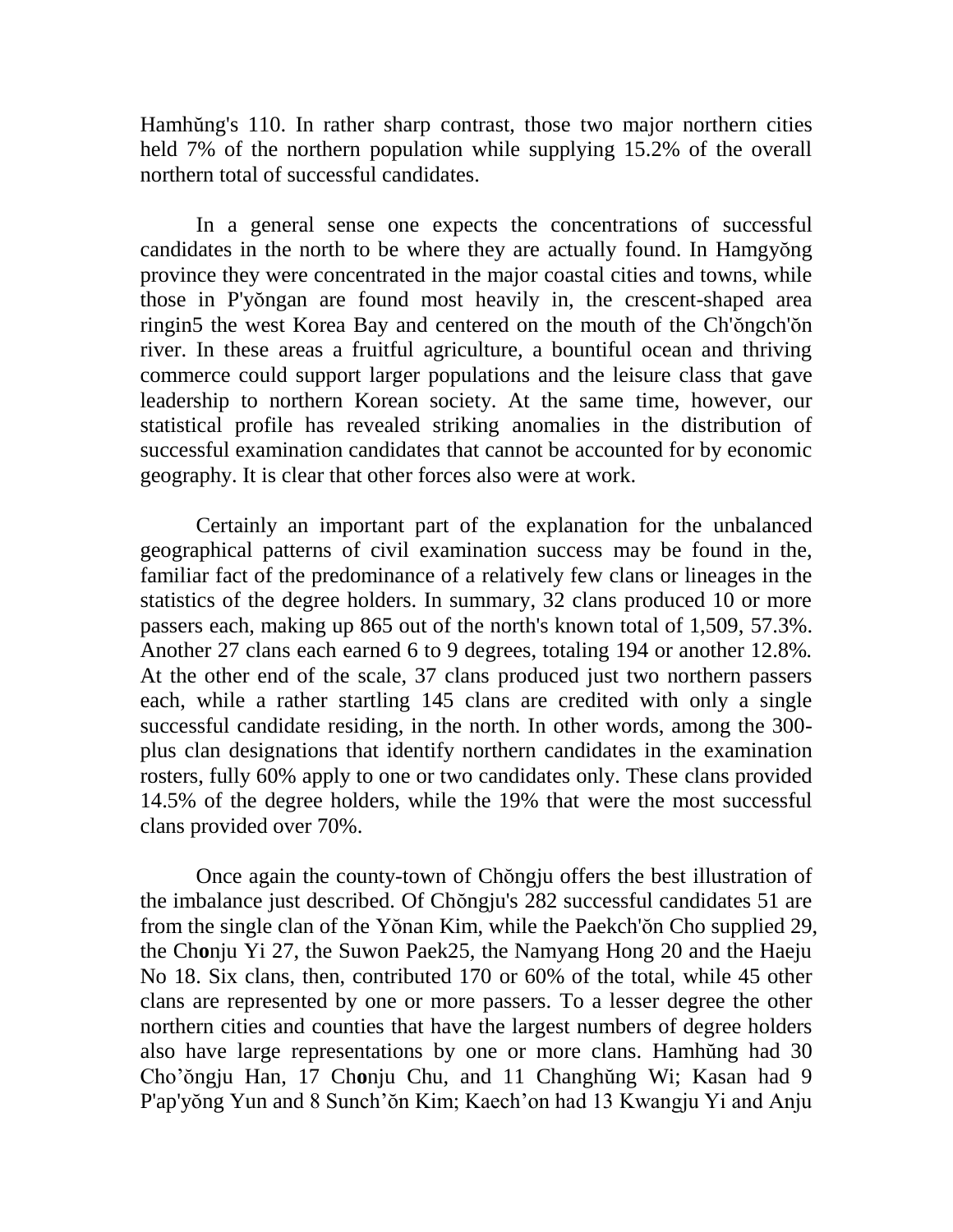had 25 Sunhŭng An. Ten of Ch'ŏlsan's 20 successful candidates were Hadong Ch**o**ng, 8 of Sukch'ŏn's 36 were Yŏnan, Ch 'a, 6 of Unsan's 15 were Suan Yi, 5 of Hoeryŏng's 11 were Haeju Oh.,

It will have been noted that most of the clans mentioned above for illustrative purposes are those with distinguished records of producing degree holders and government officials also from main lineages residing in the southern provinces. P'ap'yŏng Yun, Namyang Hong, and Ch'ŏngju Han are prime examples. There are a number of exceptions, however, and some of these are of particular interest. All 20 Ch**o**nju Kim degree holders resided in the north, mostly in P'yŏngan but a number also in Hamgyŏng. All 18 Haeju No lived in the north and, indeed, all of them in Chŏngju. 13 of 16 Tanyang Yi were northern residents, 23 of 25 Suan Yi, 11 of 12 Changhŏng Wi, 21 of 23 Ch**o**nju Chu.

One wonders, of course, how it came about that descendants of men whose original clan domiciles were in such Chŏlla towns as Ch**o**nju and Changhŭng, or in Tanyang in Ch'ungch'ŏng province, or in Kyŏngsang province, came to reside and flourish in the north. There can be no single answer to a phenomenon that preliminary research shows to be a complex problem. A number of distinct patterns, however, are discernible.

In the case of those clans with significant numbers of degree holders from both southern and northern lineages, it is clear that the forbears of the northerners were in residence there from a very early date, generally before the beginning of the Yi Dynasty. Recently a genealogy of the northern Yŏnan Kim lines was published in Seoul, and it identified nearly all of the 70 Yŏnan Yim northern residents as the descendants of a pre-Yi Magistrate of Kaes**o**ng who remained in the north. The Paekch'ŏn Cno and P'yŏngsan Sin are other examples of clans that have their seats in Hwanghae province and established important lineage groups in the north as well as in the south. In contrast the Munhwa Yu, although it had substantial clan populations in the north, could produce only two very late dynasty degree holders.

A second pattern to be noted is that of an originally southern clan that established a major branch in the north. The Ch**o**nju Kim, Ch**o**nju Chu and Tanyang Yi already have been mentioned; in terms of political stature the southern branches of these clans were of little or no importance. On the other hand, the Sunhŭng An, Ch'ŏngju Han, Hadong Ch**o**ng, Namyang Hong, and Suw**o**n Paek are examples of originally southern clans that remained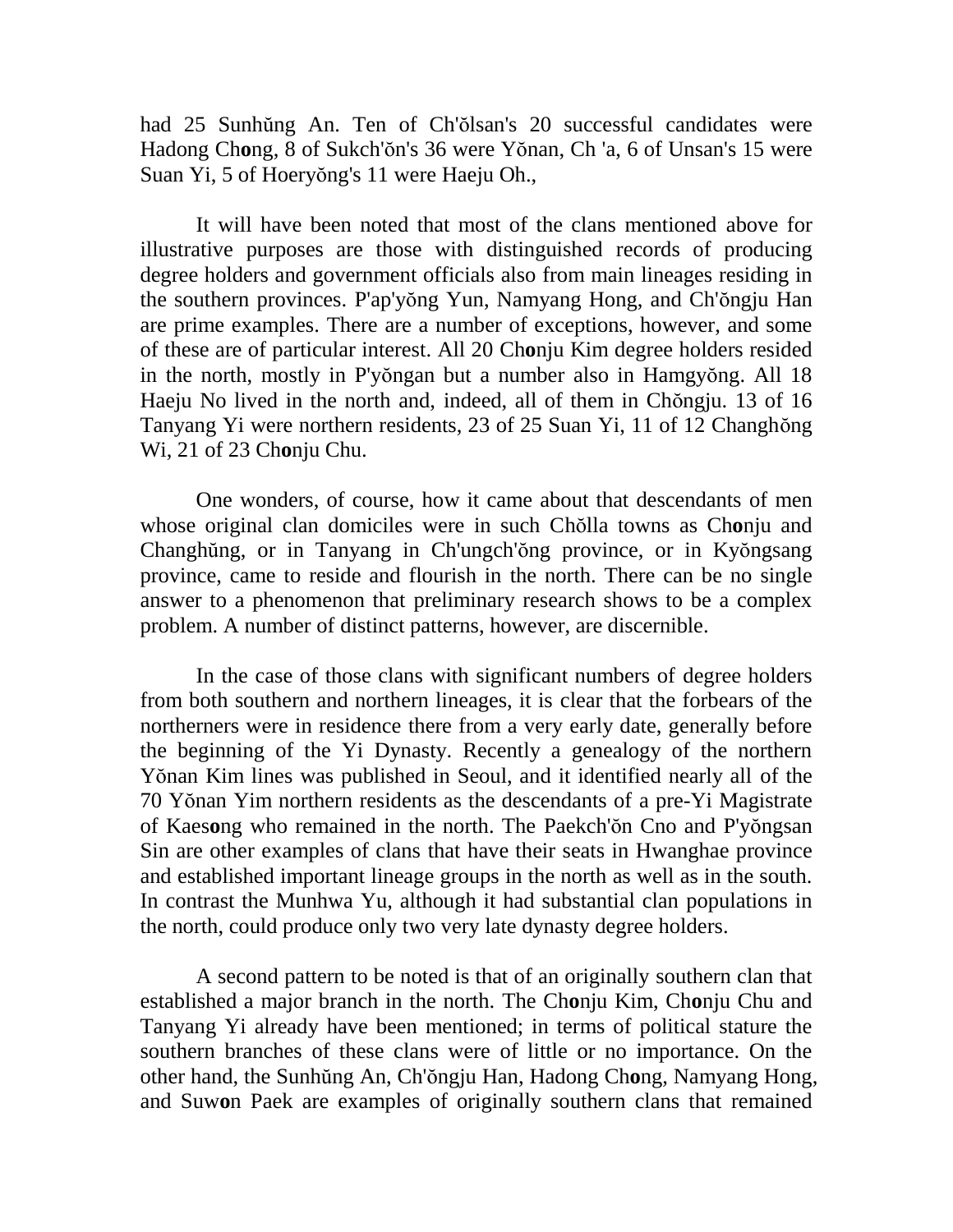much more powerfully established in the south and yet had major northern lineages.

The most interesting pattern, if one may use so orderly a term to describe so amorphous a situation, concerns that large number of clan designations that apply to one or two, or a small handful, of successful northern candidates. The first thing to note about this group is that, with relatively few exceptions, the clan seat is located in the south, usually Kyŏngsang or Chŏlla province. And the first question to ask about this phenomenon is whether it is genuine: that is, does the clan, seat claimed really represent earlier origins in and migration from southern domicile location? The conclusion is inescapable, I think, that the phenomenon is genuine, but this conviction is one that can only be argued, not proven.

I would suggest first of all that there could have been no reason to disguise the fact of northern origins, if indeed an examination candidate belonged to a lineage descent group that could not remember or trace its origins to a southern area. Although in a distinct minority, there were a number of successful candidates who admitted to clan locations in one of the three northern provinces. Moreover, there never was any discrimination against such important southern lineages with clan seat in the north as the P'yŏngyang Cho and the Hamjong O. (It is a curious fact, in passing, that not a single P'yŏngyang Cho among 26 successful candidates and only one of 24 Hamjong O resided in the north.) Secondly, one does not find the reverse phenomenon, the isolated degree candidate residing in the south who claims a northern clan seat. And yet, in addition to the two P'yŏngan clans just mentioned, many of the country's most prominent lineages originated in Hwanghae province. Finally, in many instances where a northern passer appears to be the only member of his clan, or one of just two or three, to achieve prominence, evidence can be found to indicate that his clan did have a wider base and recognition. This evidence may appear in the rosters of the lower civil service (*sama*) examinations or in those of military examinations, or in local gazetteers. In some cases the clan population appears to be confined to the north, but often southern lineages of some prominence are revealed to have existed as well.

Accordingly, if the claim to a clan of southern origin may be regarded as genuine, then it must be concluded that migration from south to north took place at some earlier tine. Just how early this might have been is extremely difficult to determine, and most likely there were several periods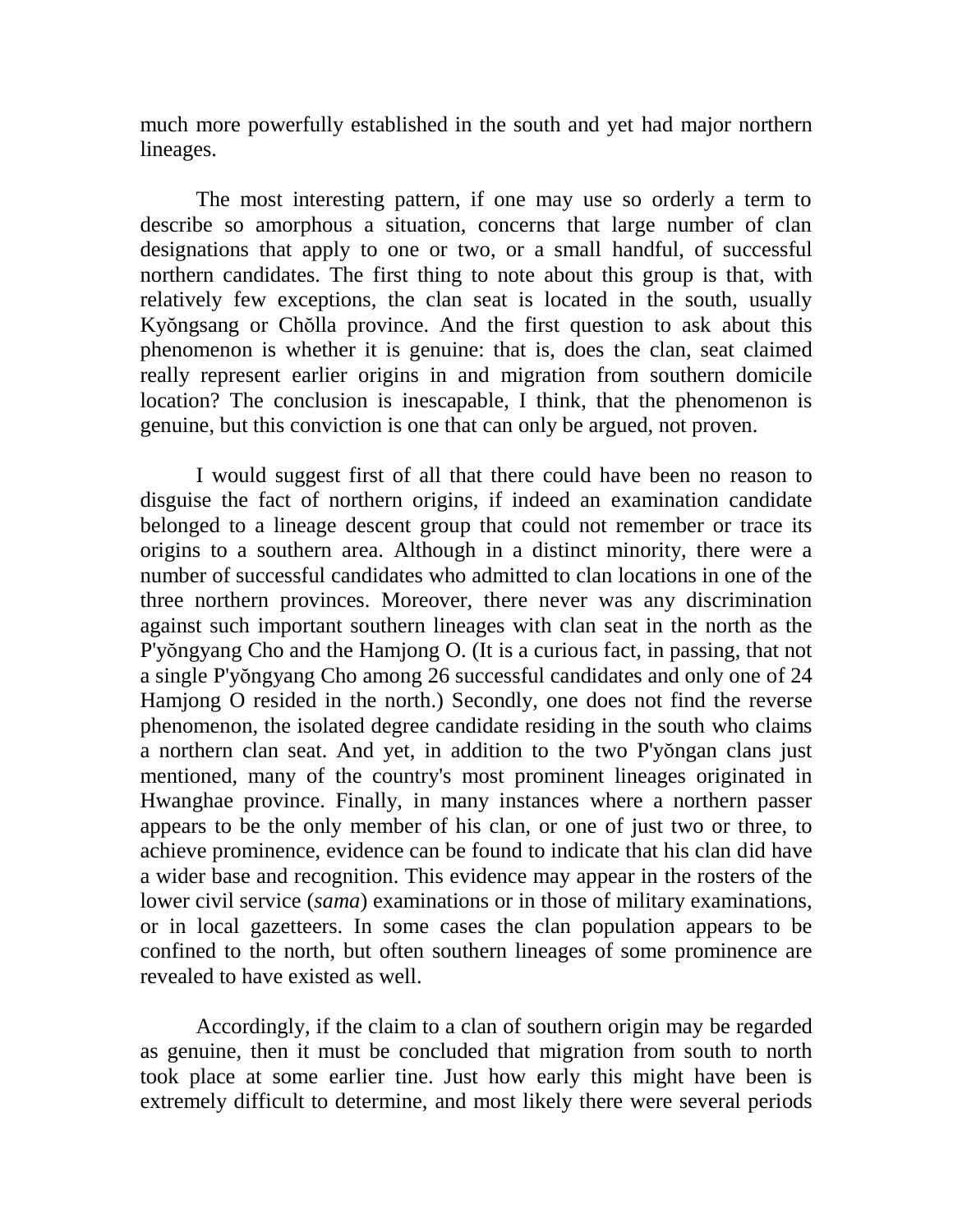when such movement was pronounced. One is tempted to see evidence of an early and large-scale Chŏlla to Hamgyŏng migration in the fact of the emergence from Hamgyŏng of the Yi royal family, the Ch**o**nju Yi, and the presence in the same area of a number of other Chŏlla clans, some of which have been referred to about. It is equally inviting to attempt to trace migration routes from eastern parts of Kyŏngsang and Kangwŏn provinces along the coast northward into Hamgyŏng. Or to imagine similar movements through the Choryŏng Pass from Nakteng River areas along the edge of Korea' s. mountain spine and eventually into P'yŏngan province.

But it seems most likely to me that these northern examination candidates may be traced to the organized transfers of 'people from the southern three provinces into the northern areas that took place in the 15th century. This would help account for the slow development of northern examination success in the first two centuries of the dynasty. At the same time, the arrival of these people in the north would net have been so early as to have made them forget their places of origin.

What I am suggesting, then, is that many of the southern clan designations that identify northern degree holders must represent the localities in the south where a candidate's forbears lived before migrating to the north in fairly recent times, for the most part shortly after the founding of the Yi Dynasty. This in turn suggests that in few cases would these settlers have been members of southern lineage groups with acknowledged privileged status. Instead, they must have been ordinary people, of ordinary social status – commoners in other words.

In recent years we have been getting' accustomed to the notion that access even to' the higher civil service examination in the Yi Dynasty was not, after all, restricted to a single class, the so-called *yangban*. There were no such legal stipulations and in actual practice a significant number of cases have been identified where men of definitely inferior social status were able to take and pass these examinations. Surely the record of examination success by northerners that has been set forth here is further proof of the vital degree of openness that the examination system continued to display. As the centuries of the new dynasty passed, many ambitious lineage groups in the north were striving to acquire the education and emulate the life-style of the acknowledged elite of traditional Korean society, the southern *yangban.* Many of them succeeded in establishing themselves as genuine members of that elite, as northern yangban with their status anchored to a